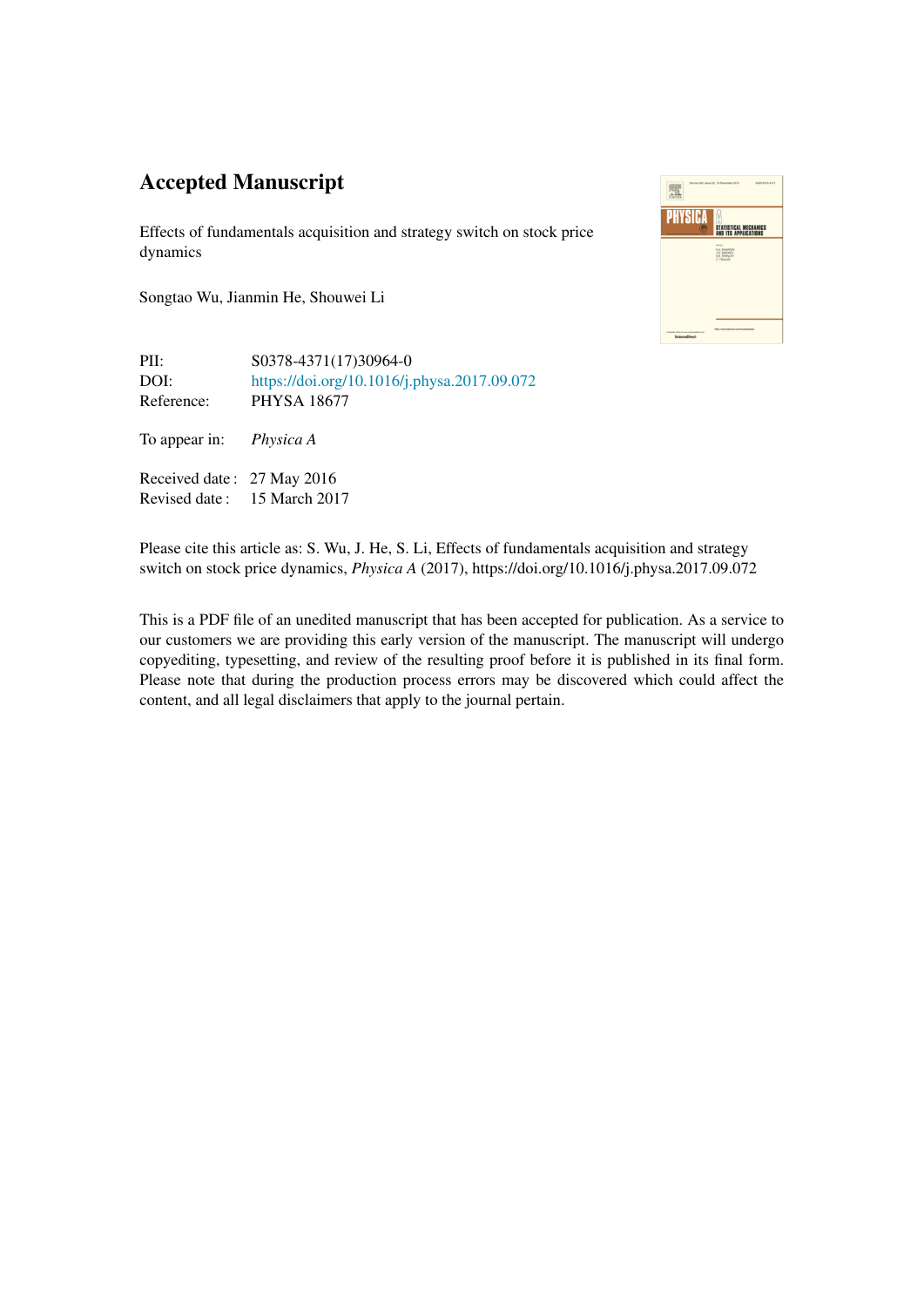# **HIGHLIGHTS**

- An artificial stock market with multi-agent model is developed.
- Information about fundamentals could be acquired from both market and social network.
- Switch behavior of agents are constrained by their information statuses.
- Fundamentalists and chartists play different roles in information diffusion.
- Different combinations of information efficiency play diverse roles in price dynamics.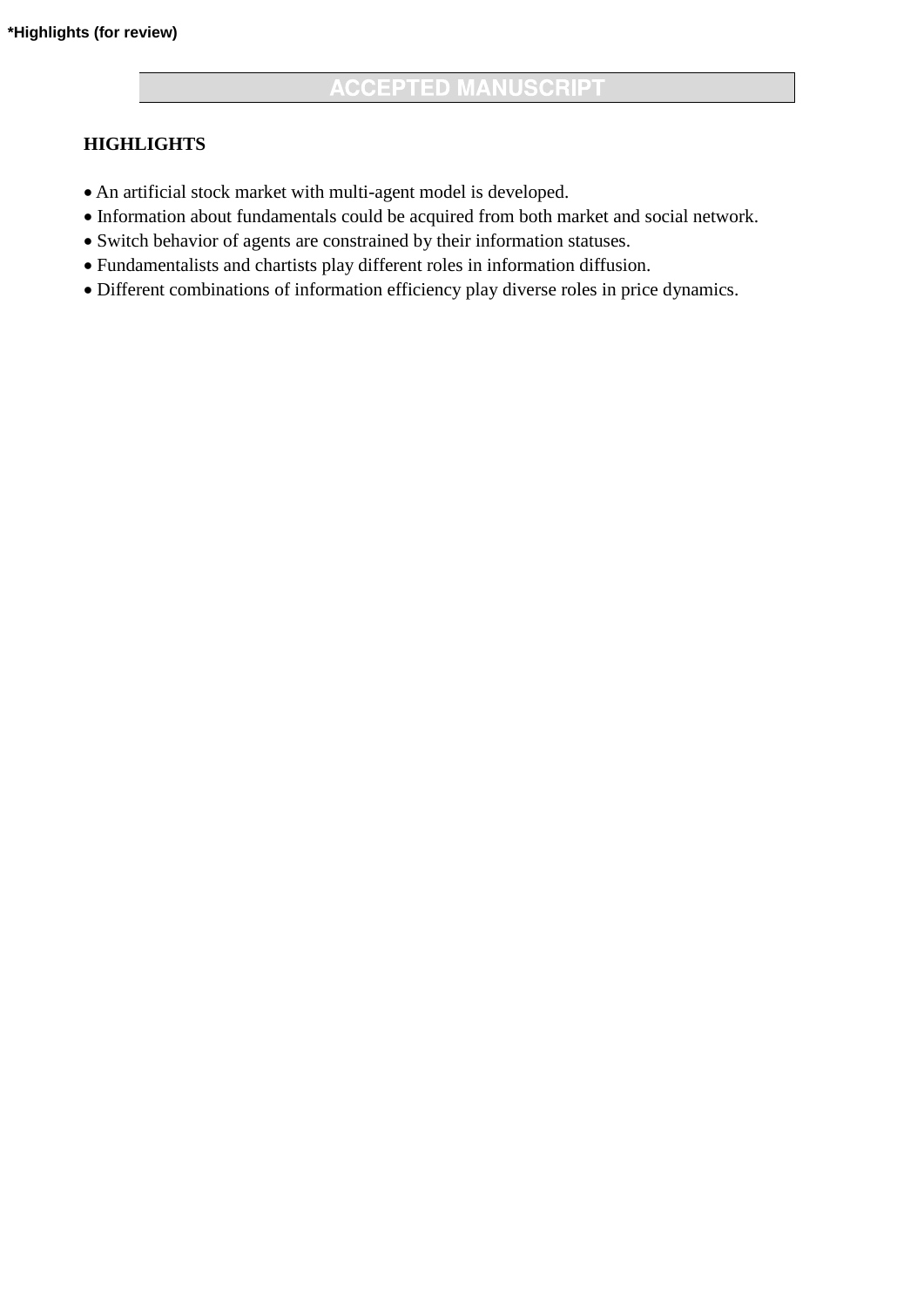# Effects of fundamentals acquisition and strategy switch on stock price dynamics

Songtao Wu, Jianmin He<sup>∗</sup> , Shouwei Li

School of Economics and Management, Southeast University, 211189, PR China

# Abstract

An agent-based artificial stock market is developed to simulate trading behavior of investors. In the market, acquisition and employment of information about fundamentals and strategy switch are investigated to explain stock price dynamics. Investors could obtain the information from both market and neighbors resided on their social networks. Depending on information status and performances of different strategies, an informed investor may switch to the strategy of fundamentalist. This in turn affects the information acquisition process, since fundamentalists are more inclined to search and spread the information than chartists. Further investigation into price dynamics generated from three typical networks, i.e. regular lattice, small-world network and random graph, are conducted after general relation between network structures and price dynamics is revealed. In each network, integrated effects of different combinations of information efficiency and switch intensity are investigated. Results have shown that, along with increasing switch intensity, market and social information efficiency play different roles in the formation of price distortion, standard deviation and kurtosis of returns.

Keywords: Stock price dynamics Artificial stock market Multi-agent based model Social networks Information efficiency Strategy switch

# 1. Introduction

Different from representative agent models[1][2], heterogeneous agent-based models[3][4]have explained dynamics of the stock market from aspect of heterogeneous beliefs of investors. And equipped with multi-agent based models[5][6][7], artificial stock market (ASM), pioneered by SFI (Santa Fe Institute)[8][9], attempted to investigate traders psychology and behavior by assigning heterogeneities individually, or to study underlying market mechanisms by designing various structures of the ASM.

One mechanism that has long been investigated is acquisition and employment of information[10][11][12][13]. The definition of information is ill-defined in existing agent-based models. However, it is reasonable to roughly divide it into two categories: non-fundamental information and fundamental one. Nonfundamental information normally refers to a specific trading strategy[10], a parameter specification in making trading decision[11], expected return[12], sentiment[13] and etc. Fundamental information,

<sup>∗</sup>Corresponding author.

Email address: hejianminseu138@126.com (Jianmin He)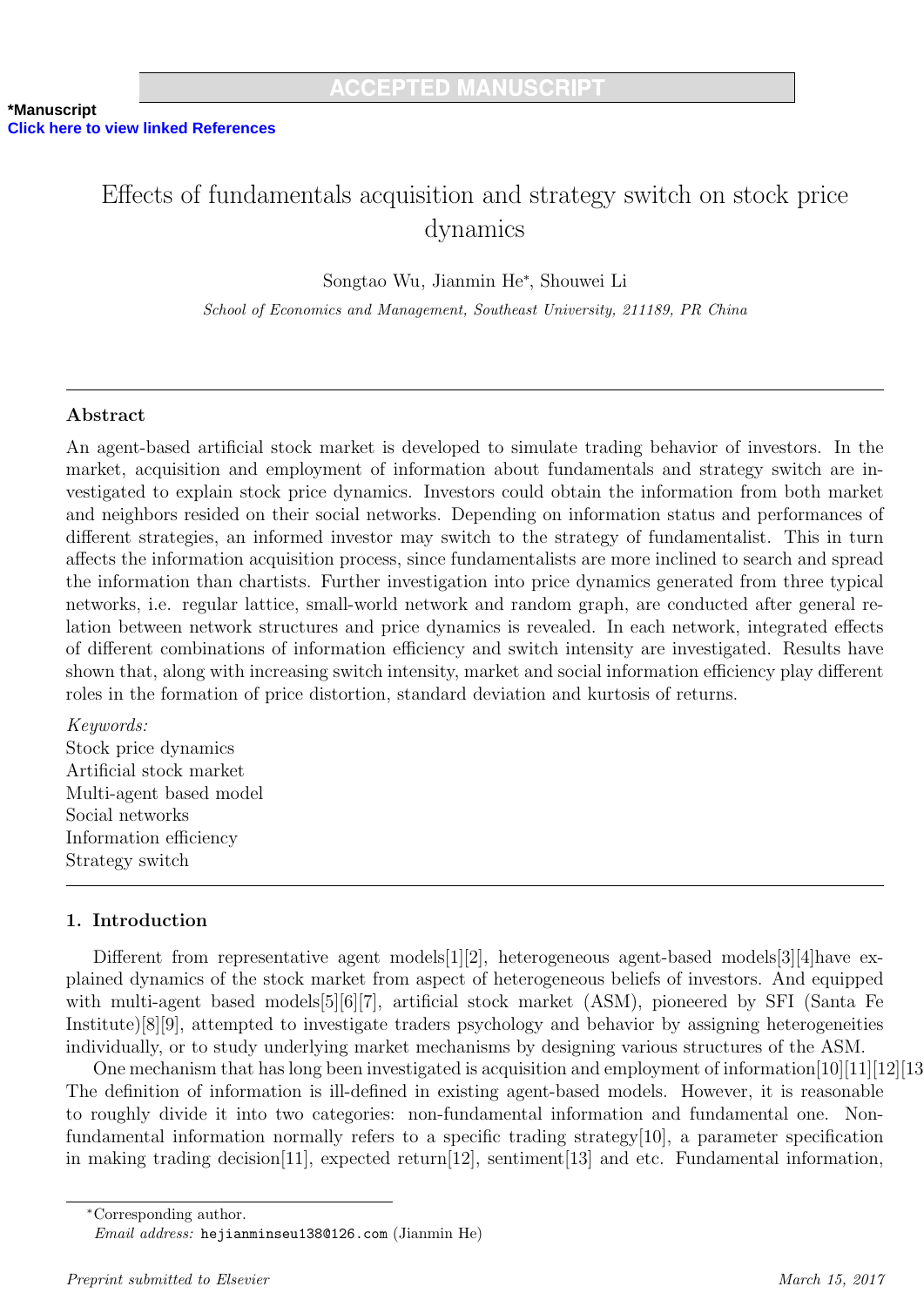as a more essential element of the stock market, also attracts enormous attention of researchers and usually embodied as a constant intrinsic value[14], realizations of a dividend process[15] or a geometric Brownian motion[16].

Effects of fundamental information on price dynamics only emerge when such information is employed by informed investors. Thus, information acquisition is the first consideration before employing it. Hein et al.[17] and Zhang et al.[15] simply assume that agents can obtain the information at any time. And in Ref.[18], information is still not inaccessible, although with some cost. Another approach of being informed is social interaction such as random contact between agents proposed by Kirman[19]. After complex networks theory is introduced, it became a powerful tool to capture interaction in social activity. Hein et al.[17] found that fluctuation and distortion of prices to fundamentals are intensified when increasing reconnect probability in constructing a small-world network where information exchange happens. Other networks such as scale-free network[20], regular lattice[21] and random graph[22] are also studied. Results revealed that network structures have crucial effects on stock price formation[21][22] and behavior of investors[20][21][22][23]. However, information acquisition itself is not the study focus in any of above papers.

The purpose of being informed is utilizing the information to form more profitable strategies. And an obvious way to utilize information about fundamentals is applying the strategy of fundamentalist. A large number of literatures [24][25][26][27][28] have conducted studies containing the strategy of fundamentalist and switch behavior from one strategy to another. In these papers, agents could choose to be fundamentalists liberally, given that information about fundamentals is always available.

In real-world stock market, however, acquisition of information about fundamentals and strategy switch are much more complicated. First, information could be acquired from both the market and social connections. Second, new information is continuously poured into the market in an evolving economic environment. Thus, informed agents may not switch to the strategy of fundamentalist if the acquired information is outdated to the extent that it exceeds invest time horizons of traders. In addition, different types of investors play different roles in information acquisition process. It is fundamentalists, who already paid attention to fundamentals and factually employed them into strategy formation, rather than chartists are more likely to take effort to search latest fundamentals from the market and to spread it further to their neighbors. Therefore, analogous to Ref.[29], in which author assume that information cascade was shattered if experts just consider their private information and refuse to use information of others, chartists in the present paper may shattered the diffusion of fundamental information.

Motivated by above literatures and ideas, we constructed an ASM equipped with a multi-agent based model to study effects of information acquisition and strategy switch on stock price dynamics. The paper is organized as follows: section 2 describes our methodology; section 3 presents results of simulation; at last, conclusion is made in section 4.

## 2. The model

#### 2.1. Heterogeneous agents and market mechanism

#### 2.1.1. Utility maximization

It is assumed that a population of N agents of investment time horizon  $l$  exists in the ASM. They either participate into daily trading with probability  $1/l$  or holding their positions, which makes average holding periods of portfolios agree with investment time horizons. Therefore, wealth of agents at trading day t is consisted of an amount of  $c_t$  cash and  $z_t$  shares of stock whose value is  $p_t$ , i.e.  $W_t = c_t + z_t p_t$ .

At the beginning of t, agents have to decide the proportion of  $W_t$  that they would like to invest into the stock by maximizing expected utility of wealth at the end of the trading day  $t+l$ . Since  $W_{t+l}$  is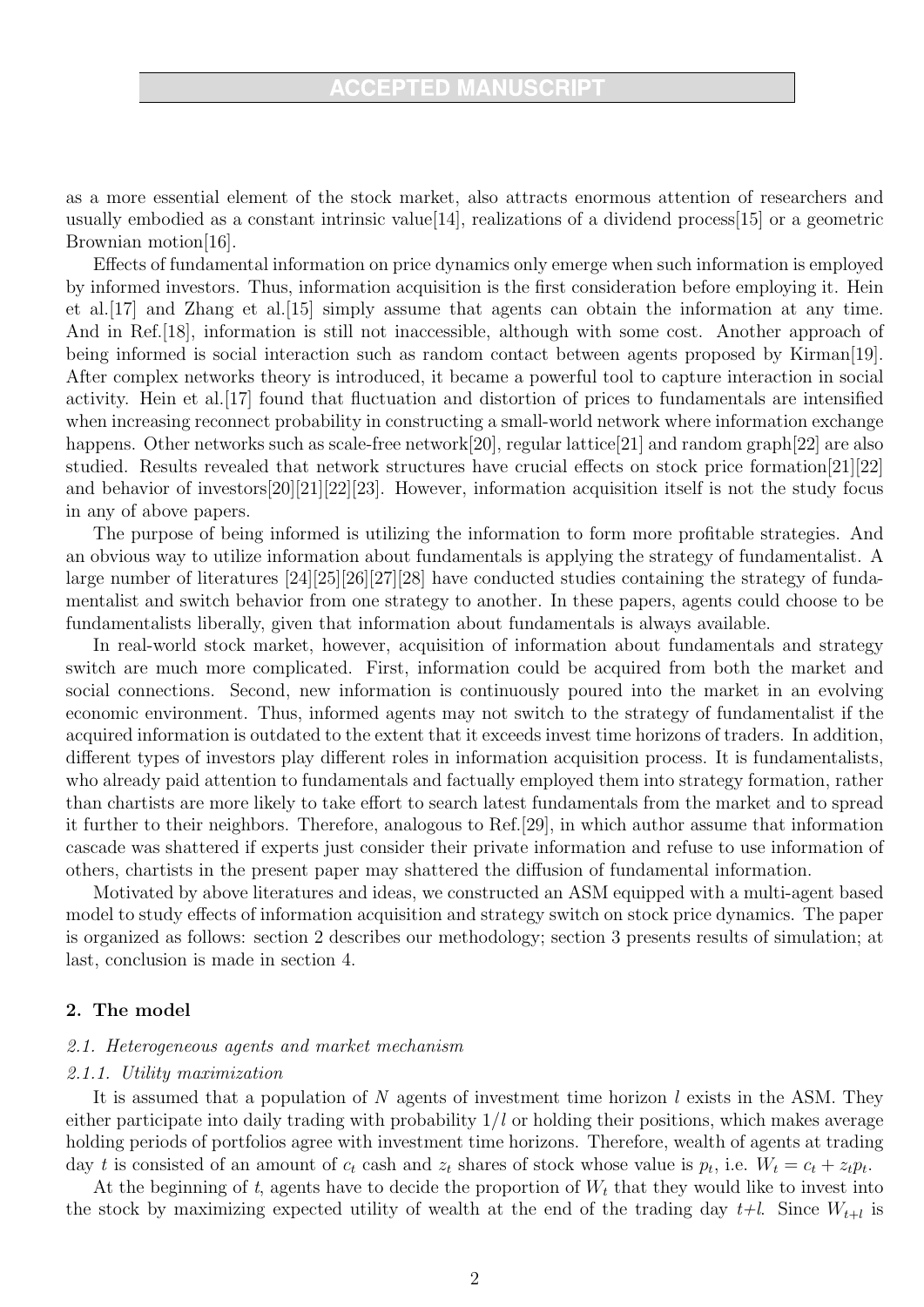only determined by return of stock over the interval  $[t, t + l]$  in the present paper, its evolution can be presented as

$$
W_{t+l} = W_t + z_t p_\tau \rho_{t+l},\tag{1}
$$

where  $z_t$  denotes amount of shares that agents would like to hold at the end of the trading day  $t + l$ , represents quote of the order submitted at intraday time  $\tau(\tau \in R^+)$ , and  $\rho_{t+l}$  is expected return from t to  $t + l$  computed according to Eq.(2)[30]

$$
\rho_{t+l} = \hat{p}_{t+l}/p_{\tau} - 1 \simeq \ln \hat{p}_{t+l} - \ln p_{\tau}, \tag{2}
$$

where ln denotes natural logarithm and  $\hat{p}_{t+l} = E_{t-1}[p_{t+l}]$  means agents form their expected closing prices of the trading day  $t + l$  based on the information gathered before trading day t. Based on extensively employed utility function of CARA (Constant Absolute Risk Aversion)[9][31][32][33][34], the objective of agents are maximizing expected  $U(W_{t+l}, a) = -\exp(-aW_{t+l})$ , where a is risk aversion coefficient. That is maximizing

$$
\hat{U}_{t+l} = E_{t-1}[-\exp(-aW_{t+l})].\tag{3}
$$

With assumption of Gaussian distributed expected return of agents [30], the Eq. (3) can be written as Eq.(4), where  $V_{t-1}[\bullet]$  denotes conditional variance.

$$
\hat{U}_{t+l} = -\exp(-aE_{t-1}[W_{t+l}] + a^2 V_{t-1}[W_{t+l}]/2). \tag{4}
$$

By differentiating Eq.(4) with respect to  $z_t$ , shares that agents would like to hold with price  $p_\tau$  is

$$
z_t(p_\tau) = \frac{\ln \hat{p}_{t+l} - \ln p_\tau}{aV_{t-1}p_\tau},\tag{5}
$$

where expected variance of returns  $V_{t-1}$  is substituted with actual variance of historical returns

$$
V_{t-1} = \frac{1}{l} \sum_{j=0}^{l} (r_{t-1-j} - \bar{r})^2,
$$
\n(6)

where  $\bar{r} = \frac{1}{l}$  $\frac{1}{l}$  $\sum_{i=1}^{l}$  $\sum_{j=0} r_{t-1-j}$  is the average return.

#### 2.1.2. Heterogeneity

According to basic belief towards price evolution, agents could be divided into two categories: a population of  $N<sup>f</sup>$  fundamentalists and a population of  $N<sup>c</sup>$  chartists. Fundamentalists hold the idea that prices will converge to its fundamentals, while chartists believe that historical price trend will be continued (momentum traders) or reversed (contrarians).

The agent subscript i is added to variables to indicate a typical agent. We assume that the expected closing price  $\hat{p}_{i,t+l_i}$  at trading day  $t+l_i$  of agent i with time horizon  $l_i$  is determined by

$$
\hat{p}_{i,t+l_i} = p_{t-1} e^{\hat{r}_{i,t+l_i} l_i}.
$$
\n(7)

Where e is the Euler's constant and  $\hat{r}_{i,t+l_i}$  denotes average expected return over the interval  $[t, t + l_i]$ . Expected return  $\hat{r}_{i,t+l_i}$  is computed using Eq.(8) or (9), if agent i belongs to the group of chartists or fundamentalists. In equations,  $p_{t-1}$  denotes settled price of the former trading day,  $p_{t-1-l_i^c}$  is the reference price when the chartist *i* looking back on historical prices based on its time horizon  $l_i^c$ , and  $p_i^f$ i,t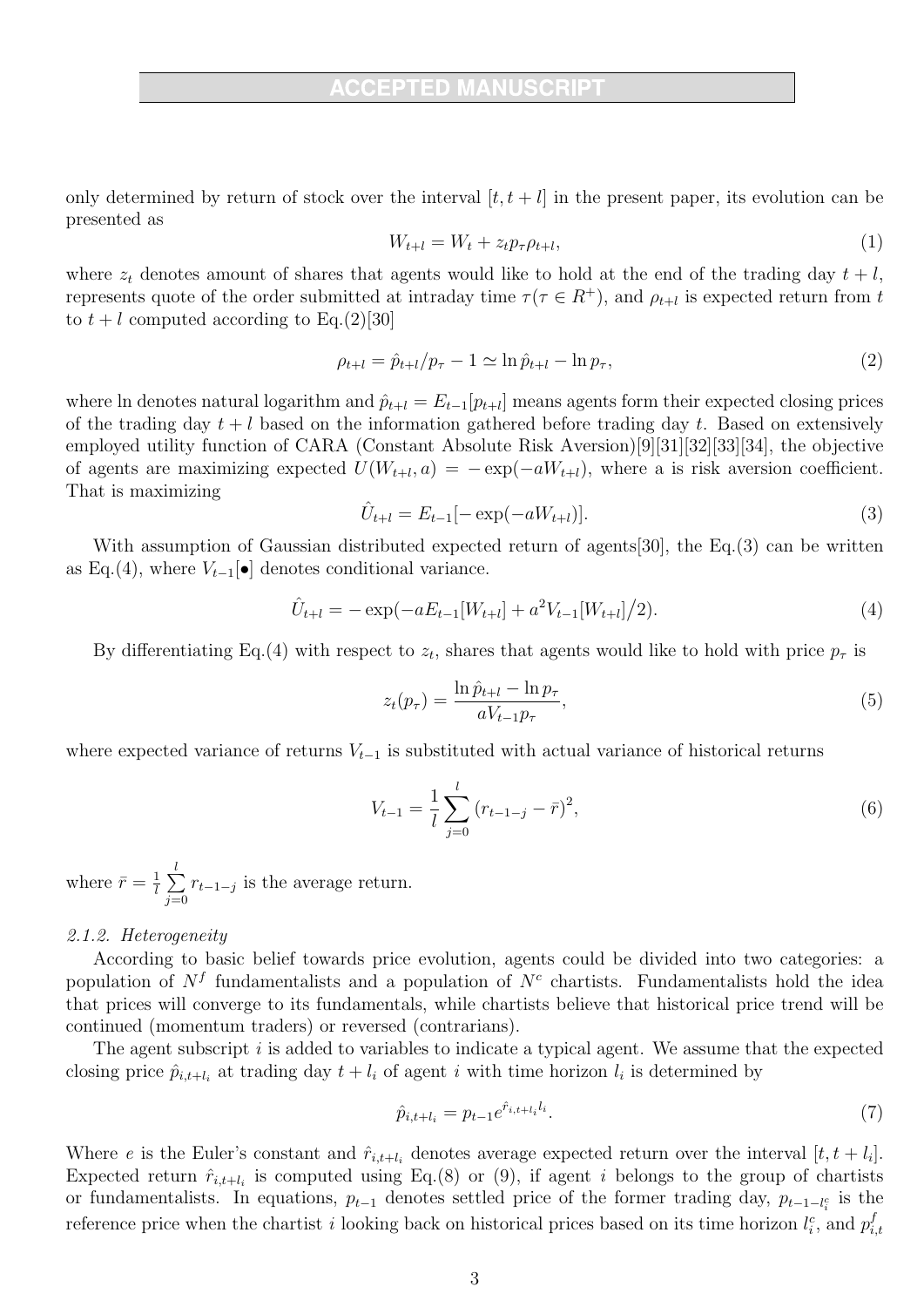is the fundamental value acquired by the fundamentalist  $i$ .

$$
\hat{r}_{i,t+l_i} = \theta_1 (\ln p_{t-1} - \ln p_{t-1-l_i^c}) / l_i^c,\tag{8}
$$

$$
\hat{r}_{i,t+l_i} = \theta_2 (\ln p_{i,t}^f - \ln p_{t-1}) / l_i^f,\tag{9}
$$

Since agents are not perfectly rational, reaction intensity to historical price trend  $\theta_1$  and to fundamentals  $\theta_2$  are independently drawn from uniform distributions  $U[-0.5, 0.5]$  and  $U[0, 0.5]$  separately. Similarly, time horizons of chartists and fundamentalists are  $l_i^c \sim U[2, L_c]$  and  $l_i^f \sim U[L_c + 1, L_f]$ , in which  $L_c$  and  $L_f$  are reference levels. Chartists adopt the strategy of momentum or contrarian when  $\theta_1 > 0$  or  $\theta_1 < 0$ , and are indifferent to historical price trend when  $\theta_1 = 0$ .

Fundamental value  $p_{i,t}^f$  in Eq.(9) is exogenously given by  $p_t^f = p_t^f$  $t_{t-1}^f e^{\varepsilon_t} (t=1,2,\ldots),$  where  $\varepsilon_t$  is drawn from the Gaussian distribution  $N(0, \sigma_{\varepsilon}^2)$  independently at each time step. The specific value of  $p_i^f$ i,t acquired and employed by agent i, however, depend on the market information efficiency and diffusion efficiency on social networks. Thus, the information about fundamentals will be lagged and may be different for each agent due to an inefficient market and the process of diffusion which will be described in Fig.1 in section 2.1.1.

Initial values of risk aversion coefficient a for all agents are randomly drawn from the uniform distribution  $U[0, 0.01]$ , and evolve along with dynamics of the market. Following Ref.[30], we set risk aversion coefficient of fundamentalists  $a_{i,t}^f$  as Eq.(10), if  $p_{t-1} - p_{i,j}^f \neq 0$ . And  $\phi_1 > 0$  in the equation measures sensitivity to the misalignment between prices and fundamentals. An evolution process is also introduced for chartists as presented in Eq(11), where  $Var_{t-1} \neq 0$  is variance of historical prices and  $\phi_2 > 0$  represents reaction intensity of chartists to price fluctuation.

$$
a_{i,t}^f = \frac{a_{i,t-1}^f}{\left| p_{t-1} - p_{i,t}^f \right| / \phi_1},\tag{10}
$$

$$
a_{i,t}^c = \frac{a_{i,t-1}^c}{Var_{i,t-1}/\phi_2},\tag{11}
$$

For agent i, expected transaction price (or quote of orders)  $p_{i,\tau}$  is constrained by her endowments and dynamics of the order book she observed. Since no short selling and no short buying are allowed, an upper limit  $p_{i,M1} = \hat{p}_{i,t+l_i} \geqslant p_{i,\tau}$  to ensure  $z_{i,t}(p_{i,\tau}) > 0$  and a lower limit  $0 < p_{i,m1} \leqslant p_{i,\tau}$  to fulfill budget constraint are obtained[31]. And assumed that 10 different quotes can be observed from the order book, therefore quote of agent i is also constrained by  $p_{i,m2} = p_e - 10 \times \Delta$  and  $p_{i,M2} = p_e + 10 \times \Delta$ , where denotes the tick size and  $\Delta$  is the former executed price. Therefore, in the present paper quote of an order is randomly drawn from the interval  $[p_{i,m2}, p_{i,M2}]$  firstly, and constrained by the range $[p_{i,m1}, p_{i,M1}]$ as well.

#### 2.1.3. Orders submitting and clearing mechanism

By comparing amount of desired shares  $z_{i,t}$  and holding shares  $h_{i,t}$ , order size  $q_{i,t}$  and trading direction  $d_{i,t}$  of agent i can be obtained. That is  $q_{i,t} = z_{i,t} - h_{i,t}$ , which is negative for sell orders  $(d_{i,t} = -1)$  and positive for buy orders  $(d_{i,t} = 1)$ . Then agent i submits orders to buying or selling side of the order book, where the orders are stored, matched and cleared by the clearing mechanism of CDA (Continuous Double Auction).

Technical details of the CDA mechanism in the present paper are specified as follows. Orders are sequentially submitted by agents and stored in the order book by priority of price and priority of arrival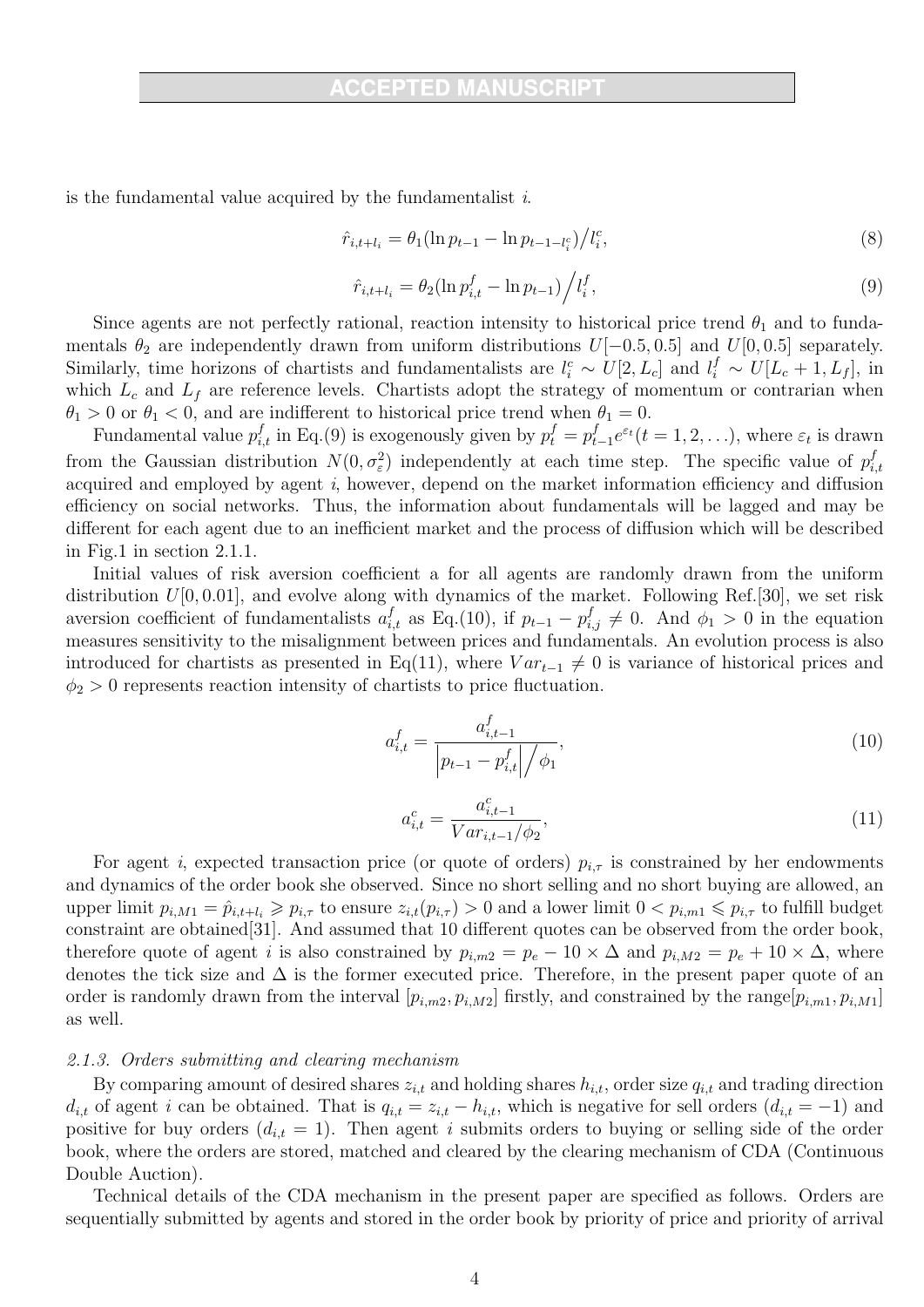

Figure 1: A typical process of information acquisition from  $t = 0$  to  $t = 5$ . Colorized circles represent fundamentalists, white, gray and black circles represent chartists with different spatial positions and lines denote social connections between agents. Numbers in circles indicate lags of fundamentals.

time if prices are the same. The condition of transaction is fulfilled as long as the highest price on the buy side is greater than or equal to the lowest price on the sell side, and the transaction price  $p_e$  is the quote of earlier submitted one of matched orders. And the closing price  $p_t$  of trading day t is the last transaction price or equals to  $p_{t-1}$  if no transaction happens.

## 2.2. Information acquisition and strategy switch

## 2.2.1. Fundamentals acquisition from the market and social network

It is assumed that the information about fundamentals is not publicly known to all agents and could be acquired from the market and informed neighbors. And two assumptions about acquisition of information are made. First, only fundamentalists, who already paid attention to fundamentals and factually employed them into their strategy, take effort to search the information from the market. They acquire the latest information from the market with probability  $\beta \sim U[0, B]$  and spread it further on the social network with probability  $\kappa \sim U[0, K]$ . This could be interpreted as individual information searching capacity  $\beta$  and spreading capacity  $\kappa$  are limited by information efficiency of market B and that of social network K. Second, agents are self-interested and only spread outdated information employed in last trading strategy to their neighbors. Based on assumptions above, we know that information may be lagged when agents acquired it and that both strategy switch and social network structure affect acquisition of fundamentals. To illustrate these, a typical information acquisition process is presented in Fig.1.

For simplicity, we assumed that agent green is the only fundamentalist who acquires the latest information from market and all agents will not change their strategy during this typical process. Before trading  $(t = 0)$ , all fundamentalists are endowed with initial fundamental value of the stock, namely lag  $j_i = 0$ . At time  $t = 1$ , agent green updated her information and spread the outdated information to agent blue whose information was thus lagged for  $j_i = 1$  day accordingly. When  $t = 2$ , agent green spread its information to agent *blue* who spread previous information further to agents red and yellow. This diffusion process continues as time goes by. At time  $t = 5$ , we can see obvious discrepancies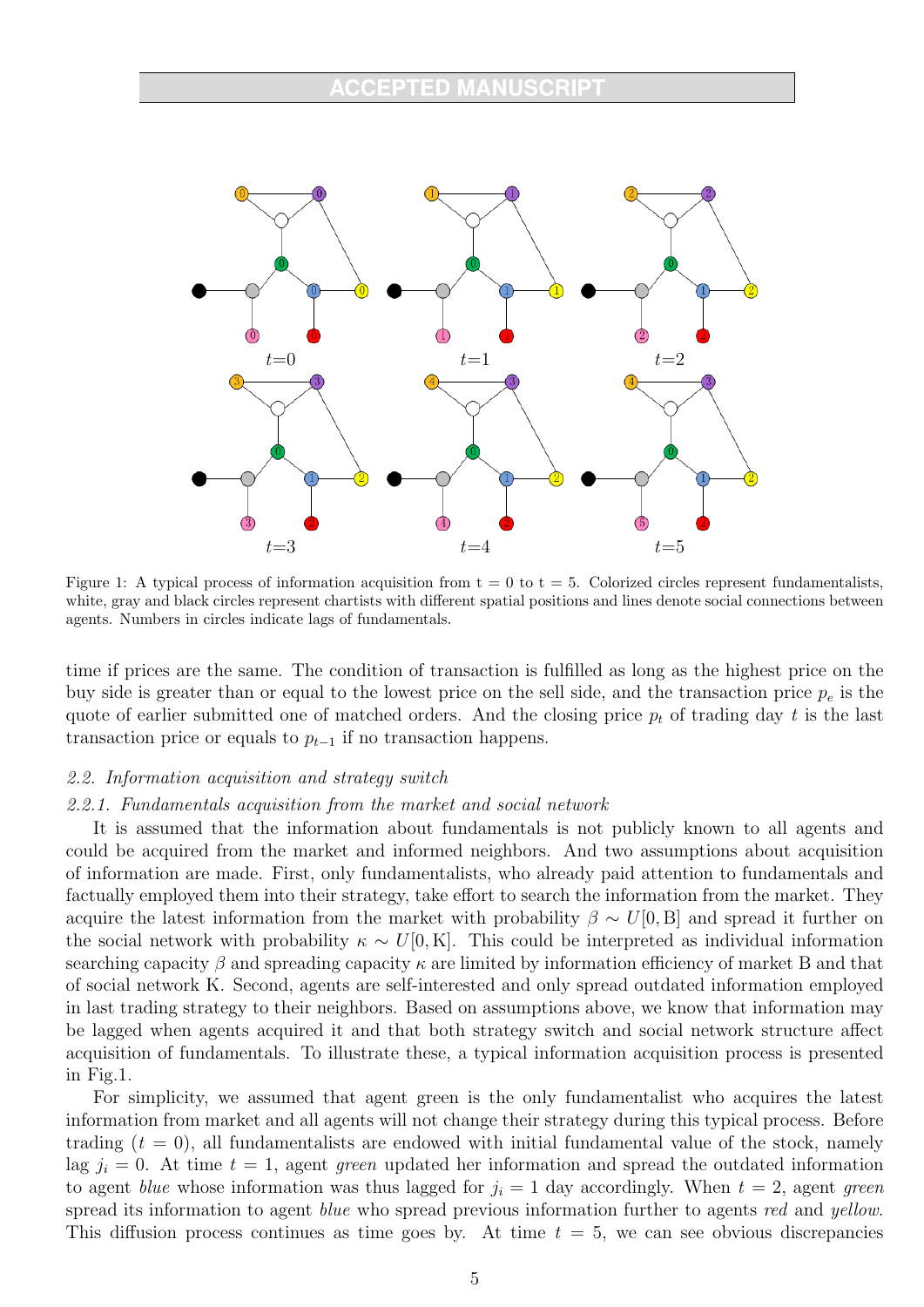between three branches stretched from agent green. Agents at lower right corner acquired information earlier than the upper corner where the direct information channel from agent green was shattered by agent white. And the agent pink at the lower left corner still hold the original information, i.e. her fundamental information is lagged for  $j_i = 5$ .

It is obvious that agents behavior of switching to or from the strategy of fundamentalist will accelerate or decelerate the process of information acquisition and diffusion over the network. Also, network structures such as average degree and path length have important impact on the process.

#### 2.2.2. Strategy switch based on information acquisition

At trading day t, agent i computes her realized profit  $v_{i,t}$  over interval  $[t - l_i, t - 1]$  according to Eq.(12), where buy  $(d_{i,t-l_i} = 1)$  or sell  $(d_{i,t-l_i} = -1)$  order of size  $q_{i,t}$  is split into n small orders  $\Delta q_{\tau,t-l_i}(\tau=1,\ldots n)$  and cleared at n executed prices  $p_{e,\tau,t-l_i}(\tau=1,\ldots n)$ .

$$
v_{i,t} = d_{i,t-l_i} \times \sum_{\tau=1}^{n} \Delta q_{\tau,t-l_i} (p_{t-1} - p_{e,\tau,t-l_i}). \tag{12}
$$

From the equation, we know that avoiding loss is equivalent to making profit in affecting switch behavior. The  $v_{i,t}$  will be updated after agent i participates into daily trading and before the expectation is formed, and equals to 0 if a strategy is not employed before.

Then, performance of a strategy is calculated as  $U_{i,t} = U_{i,t-l_i} + \eta \times v_{i,t}$ , where  $\eta$  is the weight assigned to the latest profit. Based on performance of different strategies, agent i decides which strategy to employ at this trading day. We capture this switch behavior by modifying multinomial logit model in Ref.[19]. As showed in Eqs.(13), probabilities of agent i employing the strategy of fundamentalist  $(\pi_{i,t}^f)$ , momentum trader  $(\pi_{i,t}^{mo})$  and contrarian  $(\pi_{i,t}^{co})$  are determined by according performances  $U_{i,t}^f$ ,  $U_{i,t}^{mo}$ ,  $U_{i,t}^{cc}$ and information status about fundamental information.

$$
\begin{cases}\n\pi_{i,t}^{f} = \delta e^{\phi U_{i,t}^{f}} / (\delta e^{\phi U_{i,t}^{f}} + e^{\phi U_{i,t}^{mo}} + e^{\phi U_{i,t}^{co}}) \\
\pi_{i,t}^{mo} = e^{\phi U_{i,t}^{mo}} / (\delta e^{\phi U_{i,t}^{f}} + e^{\phi U_{i,t}^{mo}} + e^{\phi U_{i,t}^{co}}) \\
\pi_{i,t}^{co} = e^{\phi U_{i,t}^{co}} / (\delta e^{\phi U_{i,t}^{f}} + e^{\phi U_{i,t}^{mo}} + e^{\phi U_{i,t}^{co}})\n\end{cases} (13)
$$

In equations,  $\phi > 0$  denotes switch intensity of agent i,  $\delta$  is an indicator function for information status. If the lags of acquired information exceeds investment time horizon of agent  $i$  or agent  $i$  is simply not informed, then  $\delta = 0$ . Otherwise  $\delta = 1$ . This ensures that agents will not switch to the strategy of fundamentalist if they do not possess corresponding information or questioned about the value of the information since it is rather outdated.

## 3. Simulations and results

#### 3.1. Acquisition and employment of fundamentals under different network structures

Simulations in this subsection are performed with switch intensity  $\phi = 0.5$ , market information efficiency  $B=0.5$  and social network efficiency  $K=0.5$ . Values and descriptions of other parameters are listed in Table 1.

To investigate acquisition and employment of information about fundamentals under various network structures, we constructed different small-world networks from regular lattice (RL) with eight neighbors to random graph (RG) by increasing reconnected probability from 0 to 1. Main characteristics of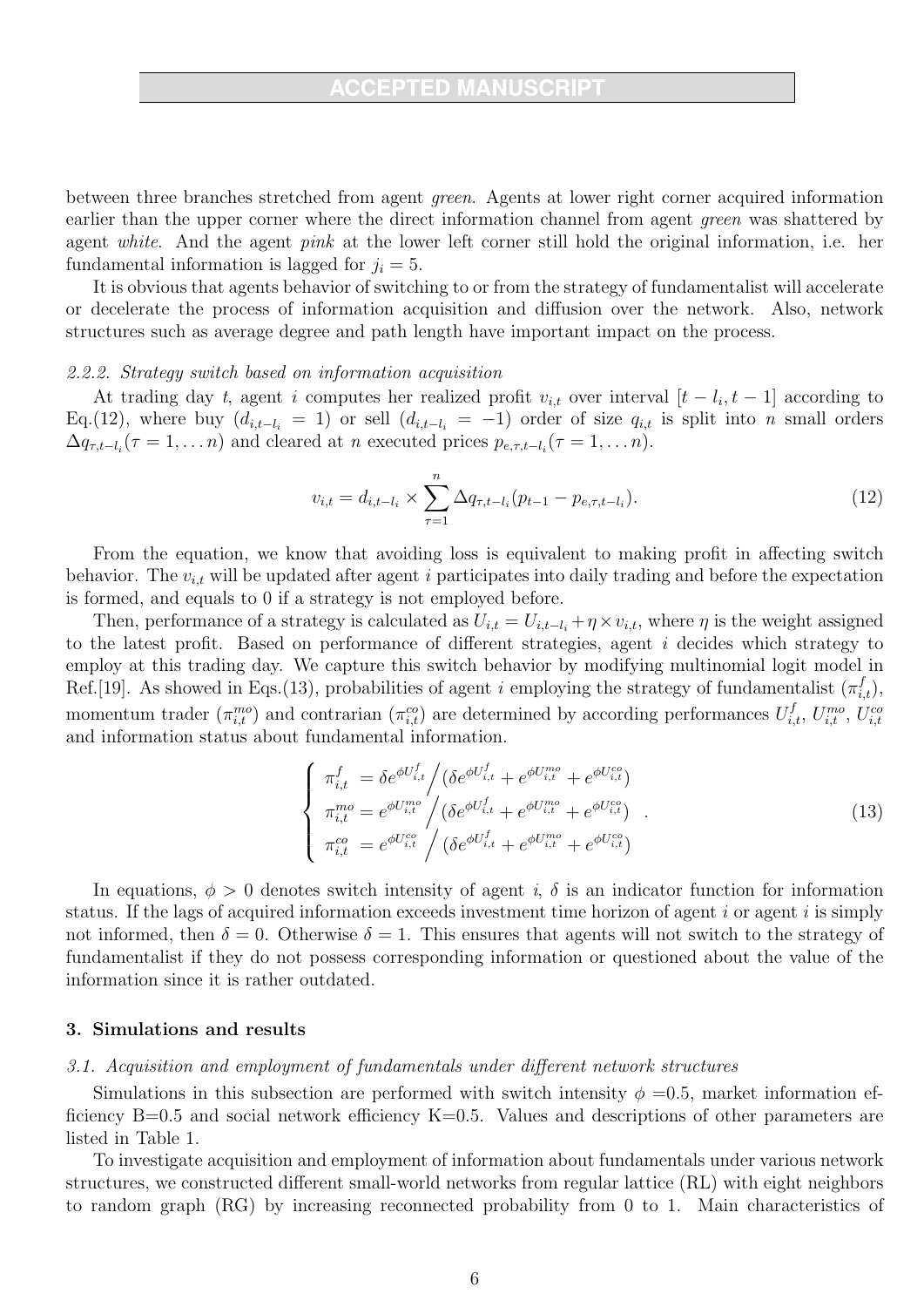# **ACCEPTED MANUSCRIPT**

| Parameters               | Description                                                     | Values or ranges |
|--------------------------|-----------------------------------------------------------------|------------------|
| N                        | Population of total investors                                   | 1000             |
| $N_0^f$                  | Population of initial fundamentalists                           | 100              |
| $N_0^c$                  | Population of initial chartists                                 | 900              |
| $h_0$                    | Initial holding shares                                          | U[10,50]         |
| $c_0$                    | Initial cash                                                    | $300+100h_0$     |
| $p_0'$                   | Initial fundamental value of stock                              | 10               |
| $p_0$                    | Initial settled price                                           | 10               |
| $\sigma_{\varepsilon}^2$ | Variance of fundamental returns                                 | 0.01             |
| $\eta$                   | Weight of the latest profit when compute strategy performance   | 0.5              |
| $L_f$                    | Reference level of time horizon for fundamentalists             | 100              |
| $L_c$                    | Reference level of time horizon for chartists                   | 50               |
| $\wedge$                 | Tick size                                                       | 0.01             |
| $\phi_1$                 | Sensitivity to the misalignment between prices and fundamentals | $\overline{2}$   |
| $\varphi_2$              | Reaction intensity to price fluctuation                         | 0.2              |

Table 1: Parameter setting.



Figure 2: Ratios of average path length and cluster coefficient of studied small-world networks with respect to those of RL with, i.e.  $L(p)/L(0)$  and  $c(p)/c(0)$  are displayed. Denoted by these two indicators, networks global information efficiency and local information efficiency are respectively indicated.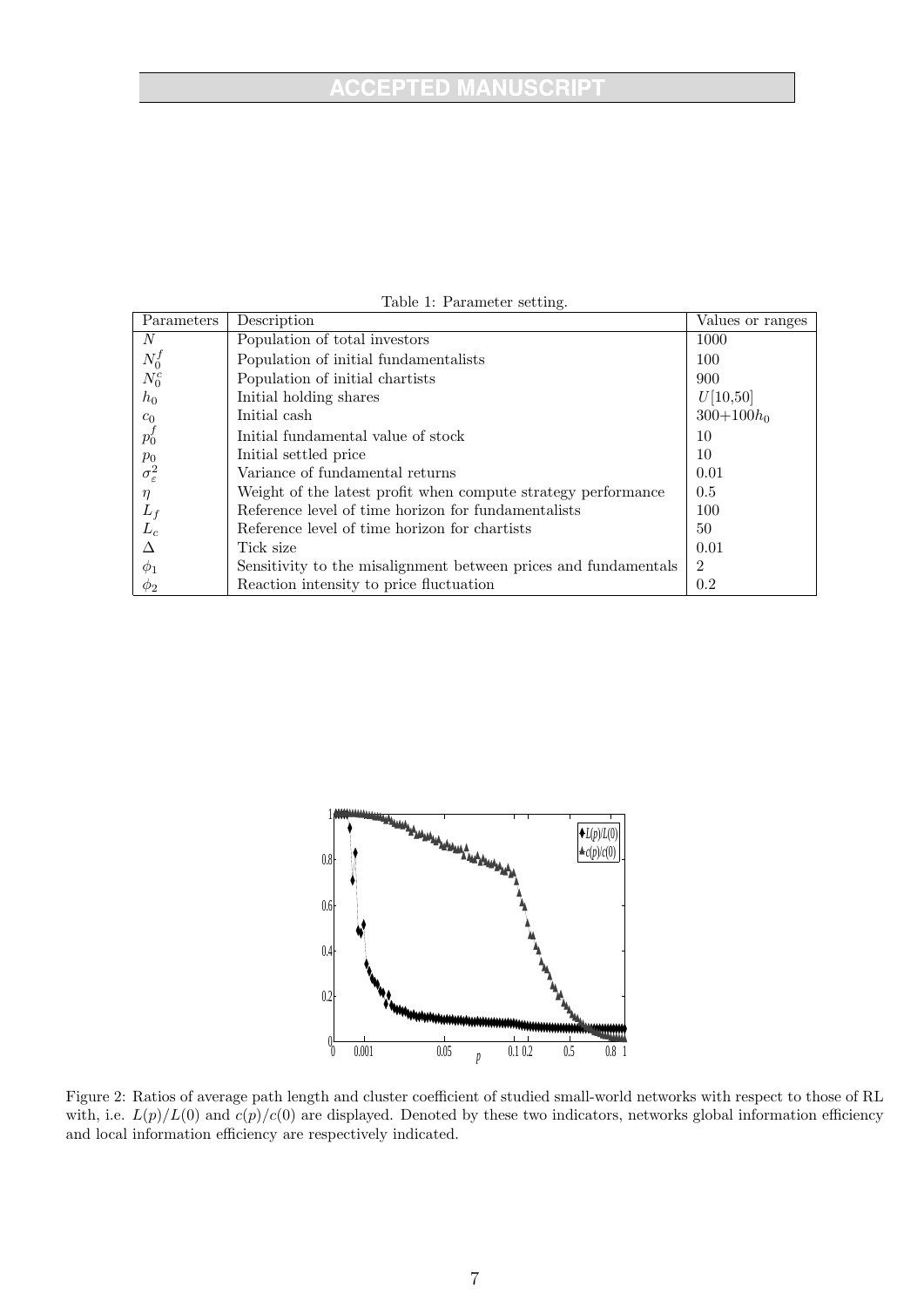

Figure 3: Information statuses of agents organized on different social networks. Left and right y-axes indicate the number of agents who have acquired fundamental information (the informed) and according lags of the information (lags).

generated networks, which are essentially confirmed by theoretical results in Ref.[35], are illustrated in Fig.2.

Taking continuity and distinctiveness of those characteristics into account, aside from RL and RG, networks generated with 18 different reconnected probabilities are chosen to perform simulations on. On each network, we conduct 500 times simulations, each of which contains 3000 simulation time steps (interpreted as trading days). Presented results are calculated by averaging results of 500 times simulation, based on which according box plots are also drew and embed in figures. And results of the first 500 time steps, as run-in period, of each simulation are discarded.

According to analysis in subsection 2.2.1, information statuses of agents vary with different social network structures. As illustrated in Fig.3, number of the informed peaks at reconnected probability  $p=0.25$  with rapidly increase before and slowly decrease after. The result imply that when  $p < 0.25$  the sharply decreased average path length (see Fig.2), i.e. increased global efficiency, has more impact on accelerating information diffusion than that of slowly decreased cluster coefficient, i.e. decreased local efficiency, have on decelerating the diffusion.

However, the information diffusion process will be slow down when local interaction on the network is extremely rare, i.e. a very small value of cluster coefficient, even with a short average path length at the same time. These are consistent with findings of Panchenoko et al.[36] who put forward that the speed of information diffusion was affected by characteristic path length, cluster coefficient and the number of neighbors of each agent. Average lags showed in Fig.3 experienced an increase first then dropped rapidly. This is because higher global efficiency only prompts diffusion of outdated information rather than facilitate acquisition of the latest information. And, only the existence of large population of the informed, i.e. potential fundamentalists may acquire new information from the market, thus reduce lags of information.

Given an information status, whether an agent switches to the strategy of fundamentalist is essentially determined by its performance. As depicted in Fig. 4, the population of fundamentalists increases along with that of agents whose strategy of fundamentalist outperformed other strategies. Rather than decreasing with the declining number of the informed after  $p=0.25$  (see Fig.3), the population of fundamentalists maintain its climbing trend in a mild manner.

To reveal general relation between information acquisition and employment on different social networks and price dynamics, simulations are performed on 20 chosen networks. Results of price dynamics are reported in terms of kurtosis and standard deviation of returns and distortion of price to funda-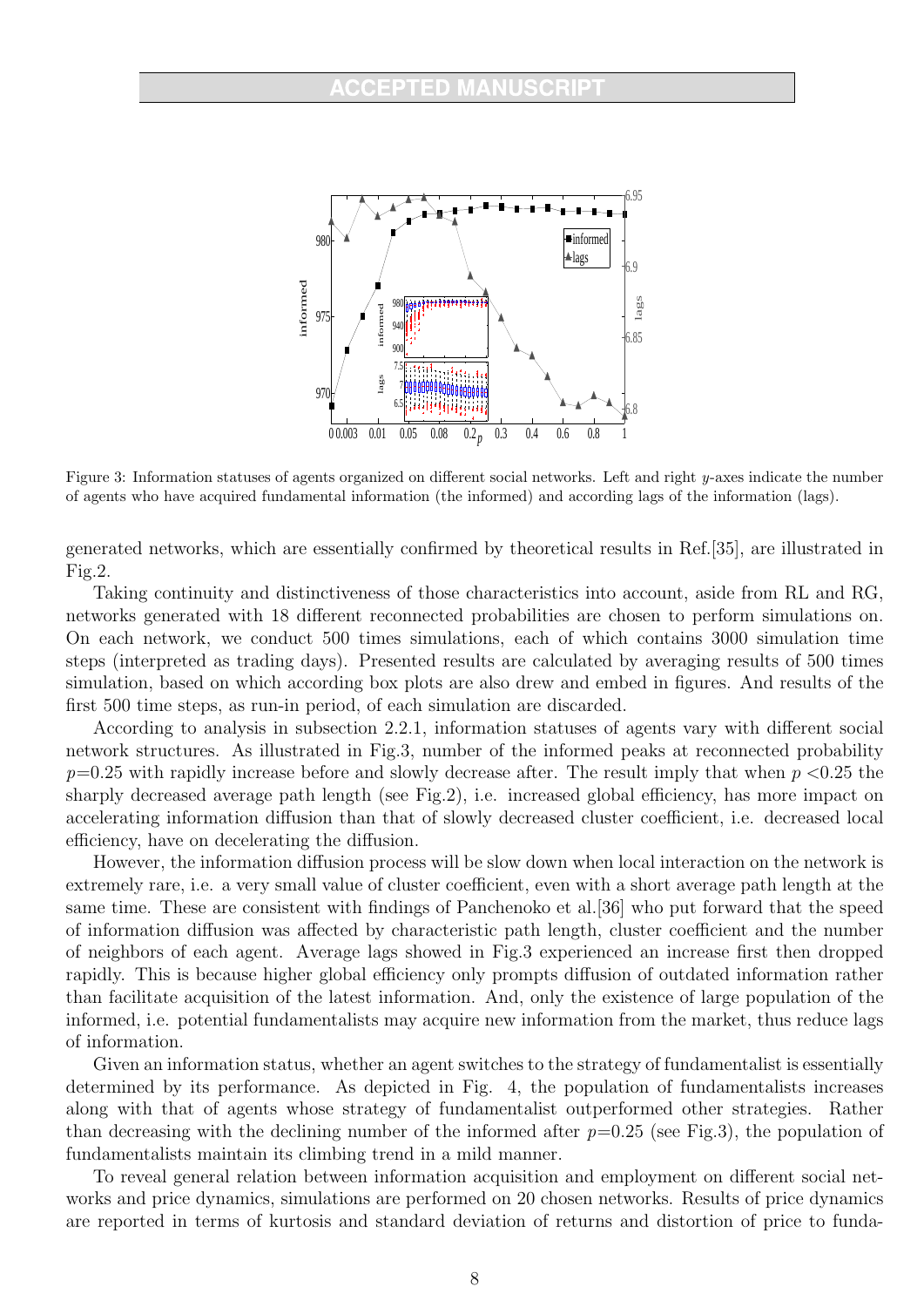

Figure 4: The population of fundamentalists and the quantity of agents, whose strategy of fundamentalist outperformed other strategies, on different networks. Embedded scatter plot indicates a linear relation between them.



Figure 5: Kurtosis and distortion of prices to fundamentals v.s reconnected probability in constructing small-world networks.

mentals  $p_d = \frac{1}{250}$  $\frac{1}{2500} \sum_{t=501}^{3000}$  $\left| p_t - p_t^f \right|$ t  $p_t^f$  derived from Ref.[10]. Overall declining trend of kurtosis and distortion are displayed in Fig.  $5$ , and no obvious tendency is found for standard deviation. The ubiquitous phenomenon of fat-tailed distribution is revealed by excessive kurtosis. The results imply that the market is more stabilized with increasing population of fundamentalists.

#### 3.2. Features of typical time series

In this section, we investigate detailed price dynamics generated from three typical networks, that is regular lattice, random graph and small-world network that give rise to the largest amount of informed investors, i.e. constructed on  $p = 0.25$ . On the one hand, we validate the present multi-agent based model by reporting several stylized facts which are ubiquitously found in real-world stock market. On the other hand, some contrasts and comparisons between dynamics produced from different networks are made.

Fig.6 shows overall fluctuations of prices around fundamentals and occasional over- and underreactions. These indicate the dominance of fundamentalists and the effect of chartist respectively. Similar with Ref.[37], prices tracking changing fundamentals imply outcomes of sluggish information acquisition process. Results also demonstrated influences of chartists in the market that basically domi-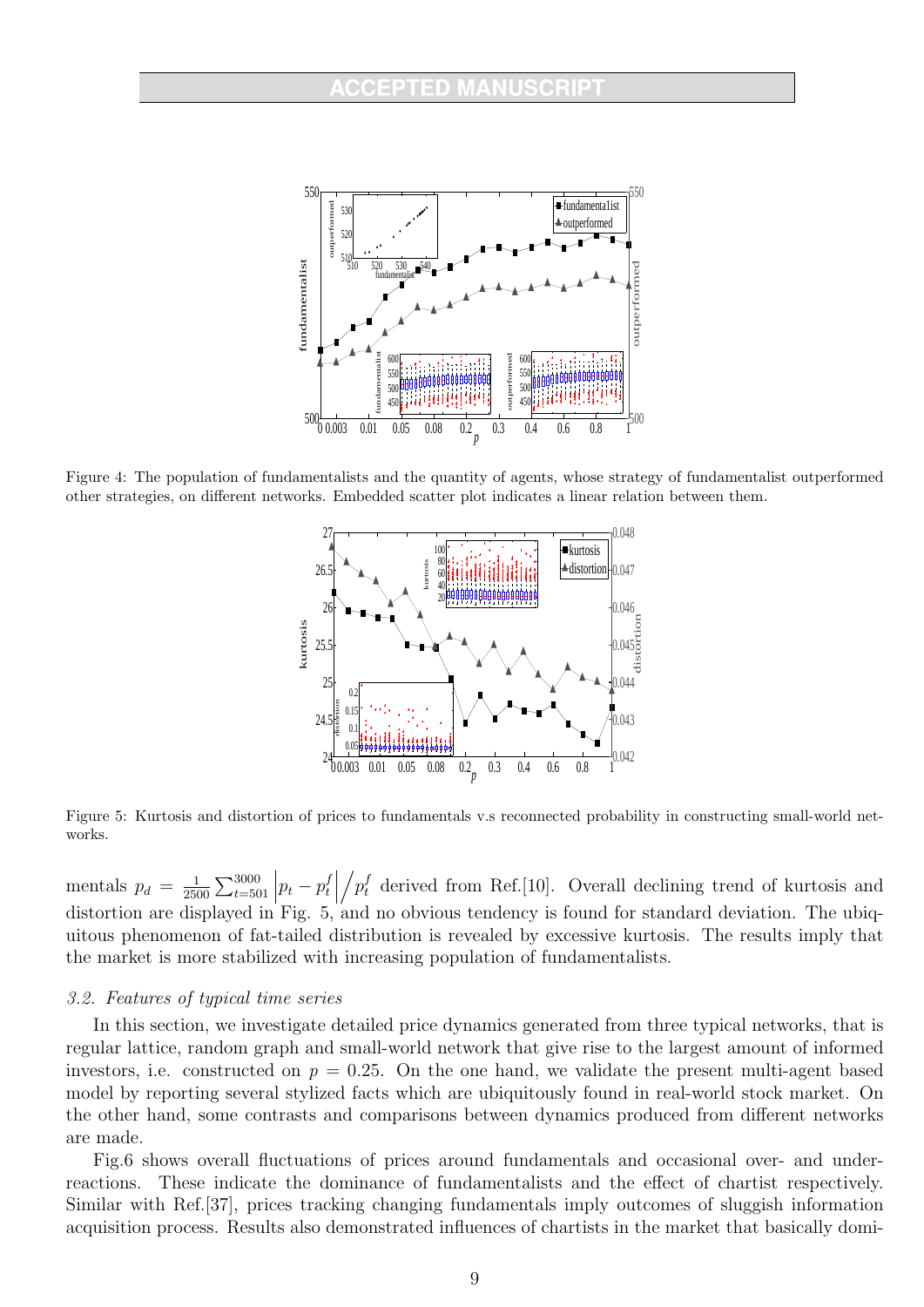

Figure 6: Fundamentals and price dynamics generated from three typical networks, that is regular lattice (RL), random graph (RG) and small-world network with reconnected probability  $p = 0.25$ .



Figure 7: Differences between prices and fundamentals  $p_t - p_t^f$   $(t = 501, \ldots, 3000)$  (a) and corresponding empirical density functions (b).

nated by fundamentalists. This may be attributed to the shorter time windows and higher participation frequency of chartists.

To get deeper insights into price dynamics, differences between prices and fundamentals are displayed in Fig.7(a) and studied. The graph shows that the differences are insignificant for most time steps of simulations and large deviations are shortly corrected by the convergence of prices to fundamentals. These features are demonstrated by the unimodal and fat-tailed distribution of differences showed in Fig.7(b). A particularly interesting thing is that the largest deviation is not occurred around the vicinity of the global maximum of fundamentals. However, it is not that inconceivable if we take the relative short investment time horizon and limited endowments of chartists into account. By studying Fig.6 more closely, we find that before the time step of 2,500 there are two local maximums during the long climbing trend which have weakened the demand of chartists at the end of the trend. Furthermore, distortions of prices to fundamentals at each time step whose values and dynamics features agreed with that of differences are depicted in Fig.8.

So far dynamics of prices and its relation to fundamentals are revealed. And based on the former results, we further study characteristics of returns. Time series and empirical density distributions of simulated returns are respectively displayed in  $Fig.9(a)$  and (b), where visual effects of volatility clustering, peakedness, and fat-tails are observed. By comparing Fig.6 and Fig.9(a), we find that volatility clustering occurs at the moment of over-reaction of prices to fundamentals and following undue correction. Moreover, Fig.10 displays autocorrelations of raw, absolute and squared returns of each price series. In Fig.10 (b), (c) and (d), except for raw returns, long-memory is found in both absolute and squared returns, which is consistent with real-life stock market. And, long-memory is not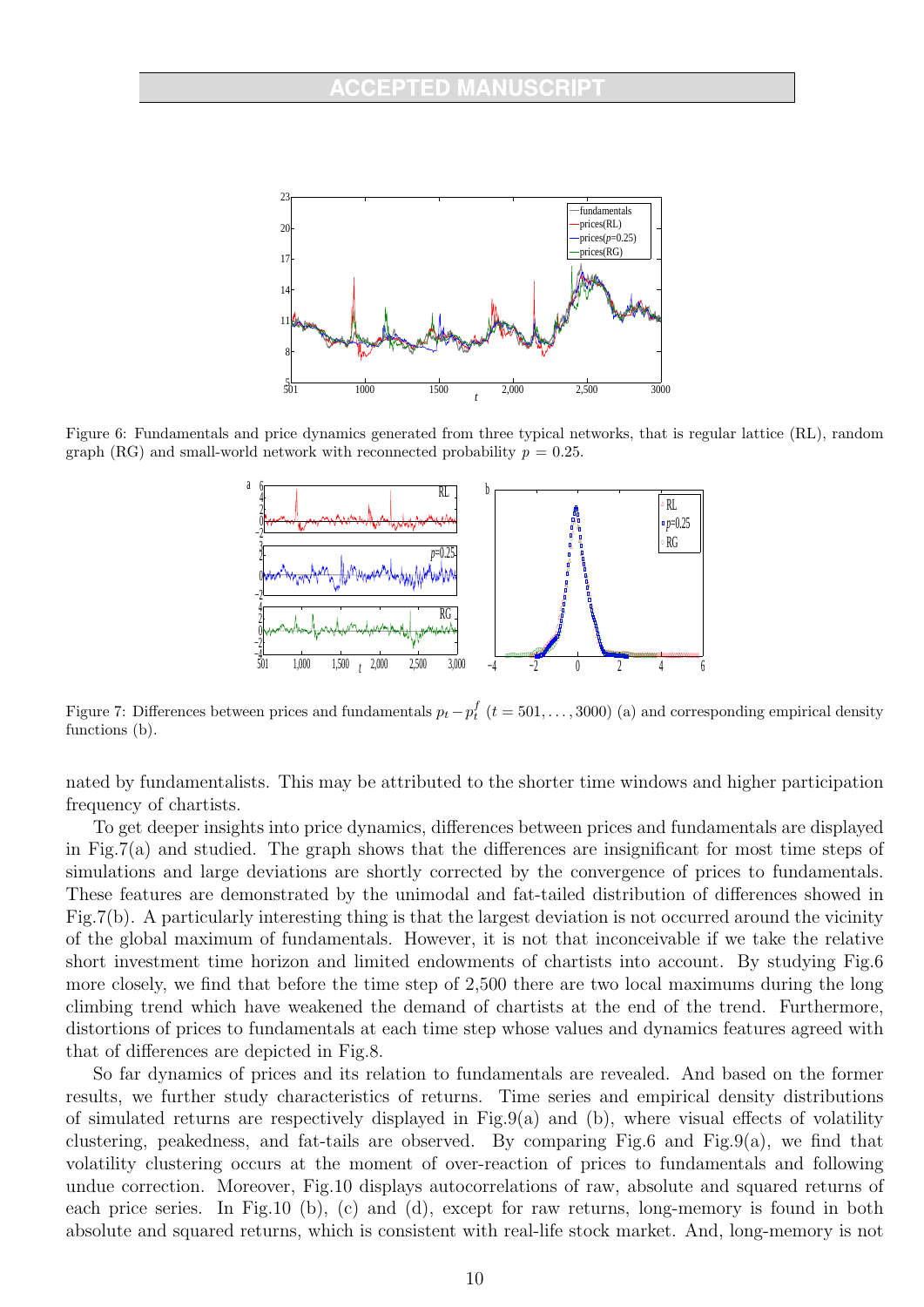

Figure 8: Time series of fundamentals and distortions of prices to fundamentals from time step 501 to 3000.



Figure 9: Time series (a) and empirical density functions (b) of returns generated from three typical networks. Time series and empirical density function of fundamental returns are also displayed as the benchmark for contrast.

observed for all fundamental returns as presented in Fig.10(a).

#### 3.3. Integrated effects of switch intensity and information efficiency

Simulations are conducted on three typical networks to investigate integrated effects of switch intensity and different combinations of information efficiencies on stock price dynamics. It has been found that former mentioned price dynamics and stylized facts of returns are retained when reference levels of information efficiencies K and B are set within the interval of  $[0.3,0.7]$ . Therefore, to introduce conspicuous discrepancy, following simulations are respectively performed with B=0.3, K=0.7 and B=0.7, K=0.3 along with switch intensity  $\phi$  changing from 0.1 to 1. For robustness, all simulations in this section are also conducted for 500 times. And results, in terms of standard deviation and kurtosis of returns and distortion of prices to fundamentals, are obtained by averaging outcomes of 500 times simulations and displayed in Fig.11.

In the graph, global climbing trends for all indicators are observed regardless of different networks and different combinations of information efficiency. Thus the impact of strategy switch and its intensity have on stock price dynamics is demonstrated. It is worth to note that standard deviation of returns grow persistently over the changes of  $\phi$ , but is quite stable with respect to changing information statuses of investors as reported in section 3.1. Thus we may conclude that standard deviation is sensitive to switch behavior rather than information statuses of investors. Aside from standard deviation, overall values of distortion and kurtosis derived from RL are greater than those obtained from RG and small-world network. These results consist with findings in section 3.1.

In order to analyze integrated effects of different information efficiency combinations and switch intensity under different networks, we examine each column in Fig.11 from top to bottom. Increasing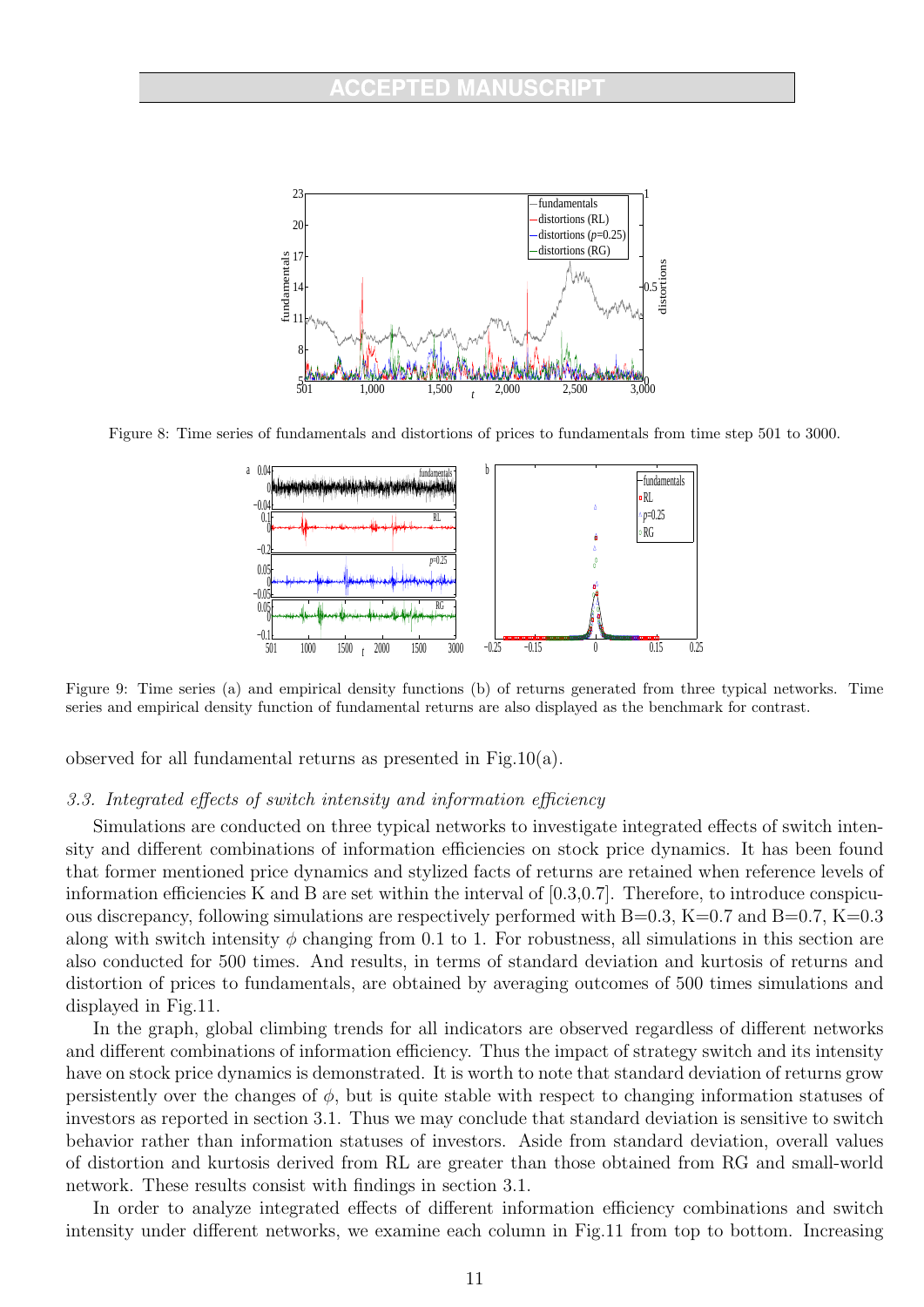

Figure 10: Autocorrelation of raw return r, absolute return  $|r|$  and squared returns  $r^2$  of fundamentals (a) and prices generated from RL (b), small-world network (c) and RG (d).

trends of standard deviation with  $B=0.3$ ,  $K=0.7$  and  $B=0.7$  and  $K=0.3$  on each network show no visible discrepancy. Because different information statuses caused by those combinations will not affect formation of standard deviation as reported in section 3.1.

As for kurtosis and distortion of prices to fundamentals, combinations of  $B=0.3$ ,  $K=0.7$  and  $B=0.7$ , K=0.3 also make no difference on RL, given that low global efficiency of RL decelerates diffusion process of either new and outdated information. But on RG and small-world network, the combination of higher market efficiency and lower social efficiency, i.e.  $B=0.7$  and  $K=0.3$  incur significantly larger value of distortion and kurtosis than those caused by  $B=0.3$  and  $K=0.7$  when switch intensity is relatively small. Combined with a high efficiency of social network, i.e.  $K=0.7$ , high global efficiency of RG and smallworld network will promptly propagate new information throughout the social network even the odds of searching the latest information from the market is low. This brings stable price dynamics, i.e. low value of distortion and kurtosis. But the discrepancy diminished when price dynamics is dominated by intensive switch behavior rather than information statuses of investors.

#### 4. Conclusion

We developed an artificial stock market equipped with multi-agent model to investigate effects of fundamental information acquisition and strategy switch on stock price dynamics. Through the strategy of fundamentalist employed by investors, fundamentals are absorbed into prices which synchronously evolve along with adaptation of investors based on their information statuses and strategy switch behavior.

Simulations performed on different network structures show that average path length and cluster coefficient collectively determine information statuses of investors. Based on the statuses, the quantity of fundamentalists essentially relies on performances of different strategies. General results revel that distortion of prices to fundamentals and kurtosis of returns are decreasing with increment of reconnected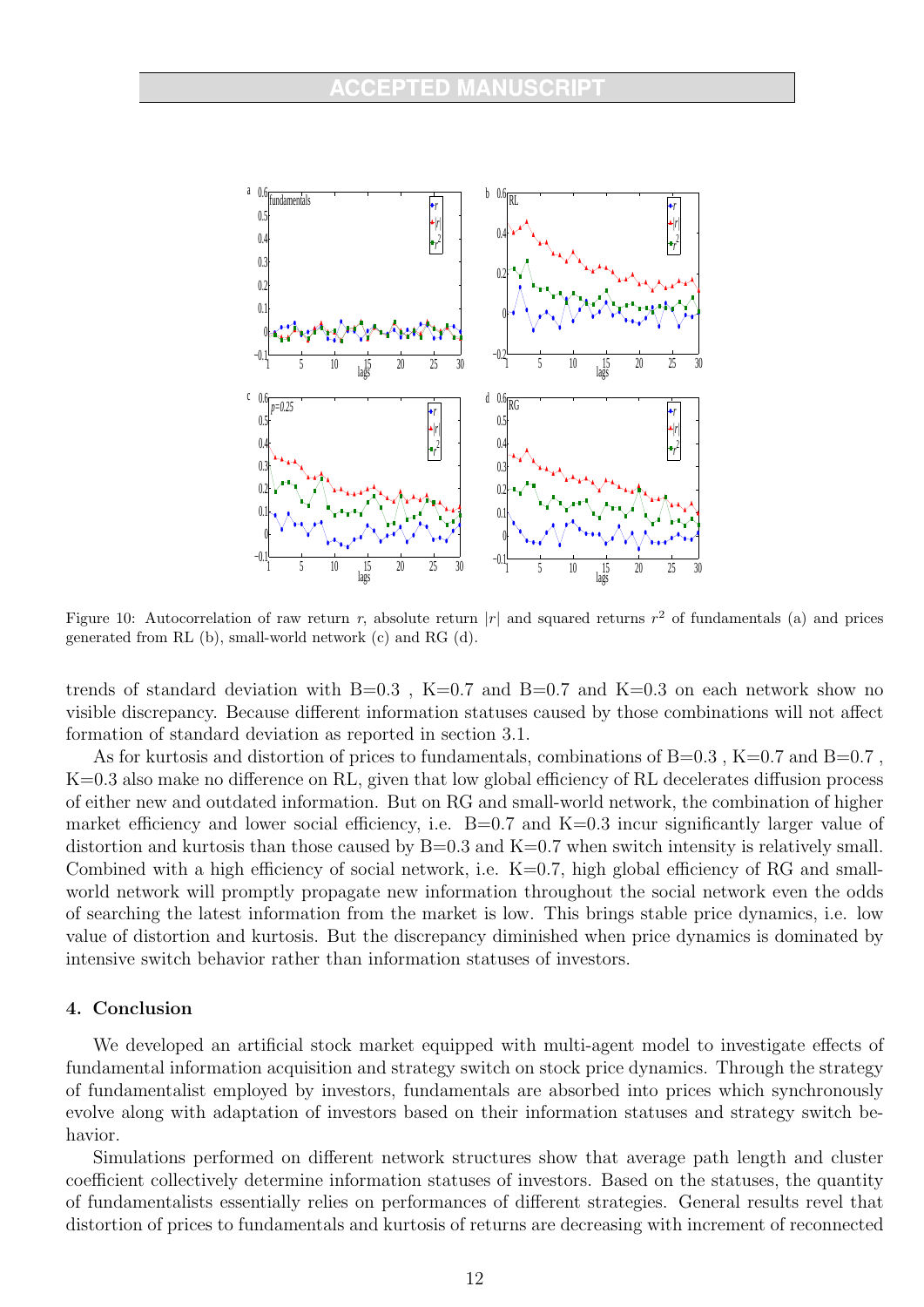# **ACCEPTED MANUSCRIPT**



Figure 11: Integrated effects of different combinations of information efficiency and increasing switch intensity have on price dynamics. Mean values of kurtosis, standard deviation and distortion of prices to fundamentals are displayed. And box plots based on 500 times simulation results are also embed.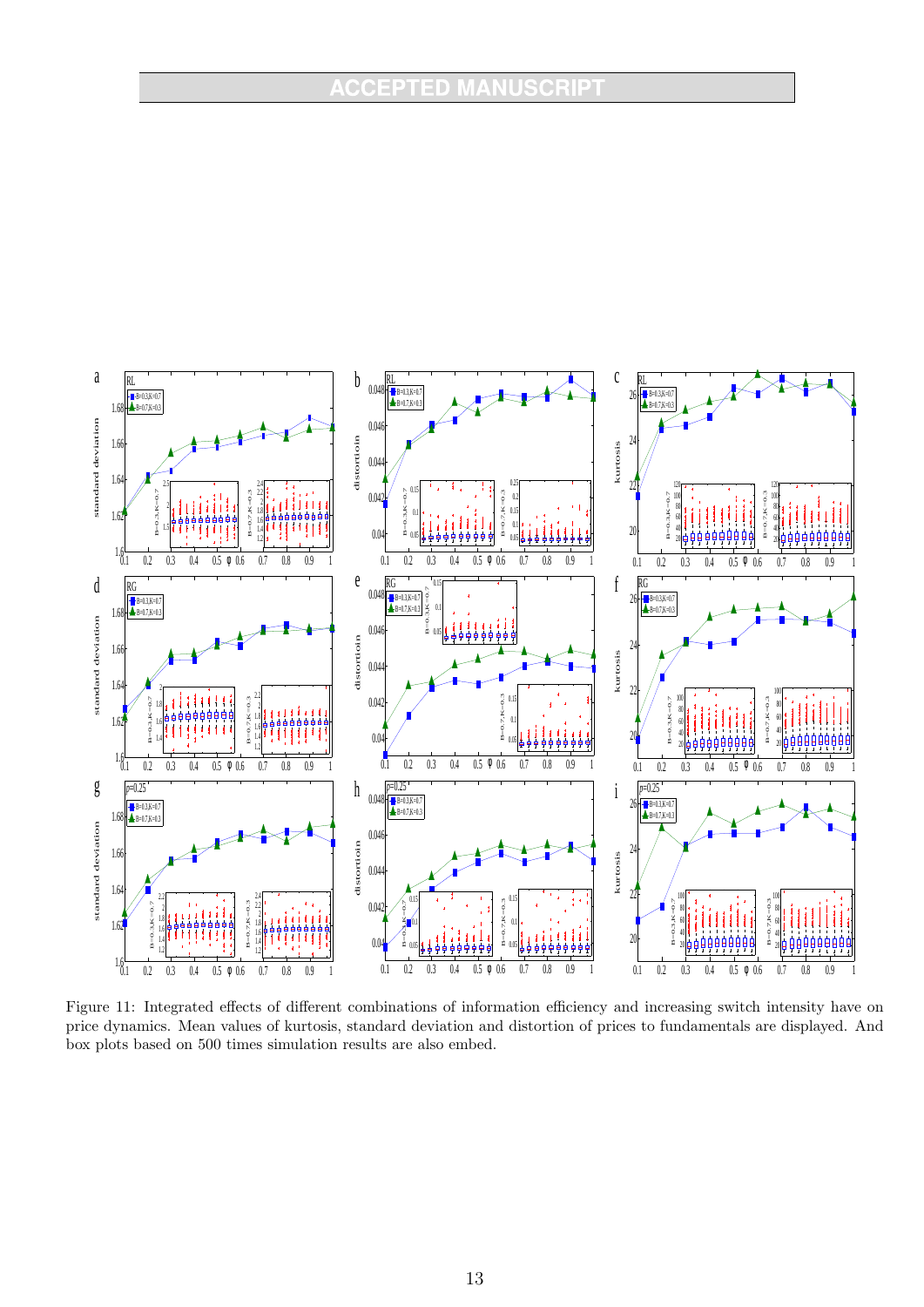probability in constructing small-world networks, while standard deviation of returns is not affected by changing network structures.

Under the framework of asymmetric information about fundamentals, market fraction and adaptive behavior of strategy switch, multi-agent model in the present paper transfer fundamentals following geometric Brownian motion into time series with stylized facts of real-life stock market. Based on three typical networks, integrated effects of different combinations of information efficiency and switch intensity have on price dynamics are further studied. It is found that increasing switch intensity is a persistent driven force of stock market instability.

Along with the increment of switch intensity, different combinations of information efficiency have diverse impacts on stock price dynamics in terms of standard deviation, distortion and kurtosis under various network structures. And discrepancies between impacts caused by different information efficiency combinations are diminished by intensive switch behavior of investors.

## Acknowledgement

This research is supported by National Natural Science Foundation of China Grant (Nos. 71671037; 71371051; 71201023), Humanities and Social Science Planning Foundation of the Ministry of Education of China(No. 16YJA630026), Social Science Fund Project of Jiangsu Province (No. 15GLC003), Scientific Research Foundation of Graduate School of Southeast University (No. YBJJ1569), Fundamental Research Funds for the Central Universities and Funding of Jiangsu Innovation Program for Graduate Education (No.  $KYZZ16_0139$ ).

## References

- [1] Nicholas Barberis, Andrei Shleifer, and Robert Vishny. A model of investor sentiment. Journal of financial economics, 49(3):307–343, 1998.
- [2] Kent Daniel, David Hirshleifer, and Avanidhar Subrahmanyam. Investor psychology and security market under-and overreactions. The Journal of Finance, 53(6):1839–1885, 1998.
- [3] Carl Chiarella, Roberto Dieci, and Laura Gardini. Asset price and wealth dynamics in a financial market with heterogeneous agents. Journal of Economic Dynamics and Control, 30(9):1755–1786, 2006.
- [4] William A Brock and Cars H Hommes. Heterogeneous beliefs and routes to chaos in a simple asset pricing model. Journal of Economic dynamics and Control, 22(8):1235–1274, 1998.
- [5] Paul E Johnson. Agent-based modeling what i learned from the artificial stock market. Social Science Computer Review, 20(2):174–186, 2002.
- [6] Blake LeBaron et al. A builders guide to agent-based financial markets. Quantitative Finance, 1(2):254–261, 2001.
- [7] Giulia Iori. A microsimulation of traders activity in the stock market: the role of heterogeneity, agents interactions and trade frictions. Journal of Economic Behavior  $\mathcal C$  Organization, 49(2):269– 285, 2002.
- [8] Richard G Palmer, W Brian Arthur, John H Holland, Blake LeBaron, and Paul Tayler. Artificial economic life: a simple model of a stockmarket. Physica D: Nonlinear Phenomena, 75(1):264–274, 1994.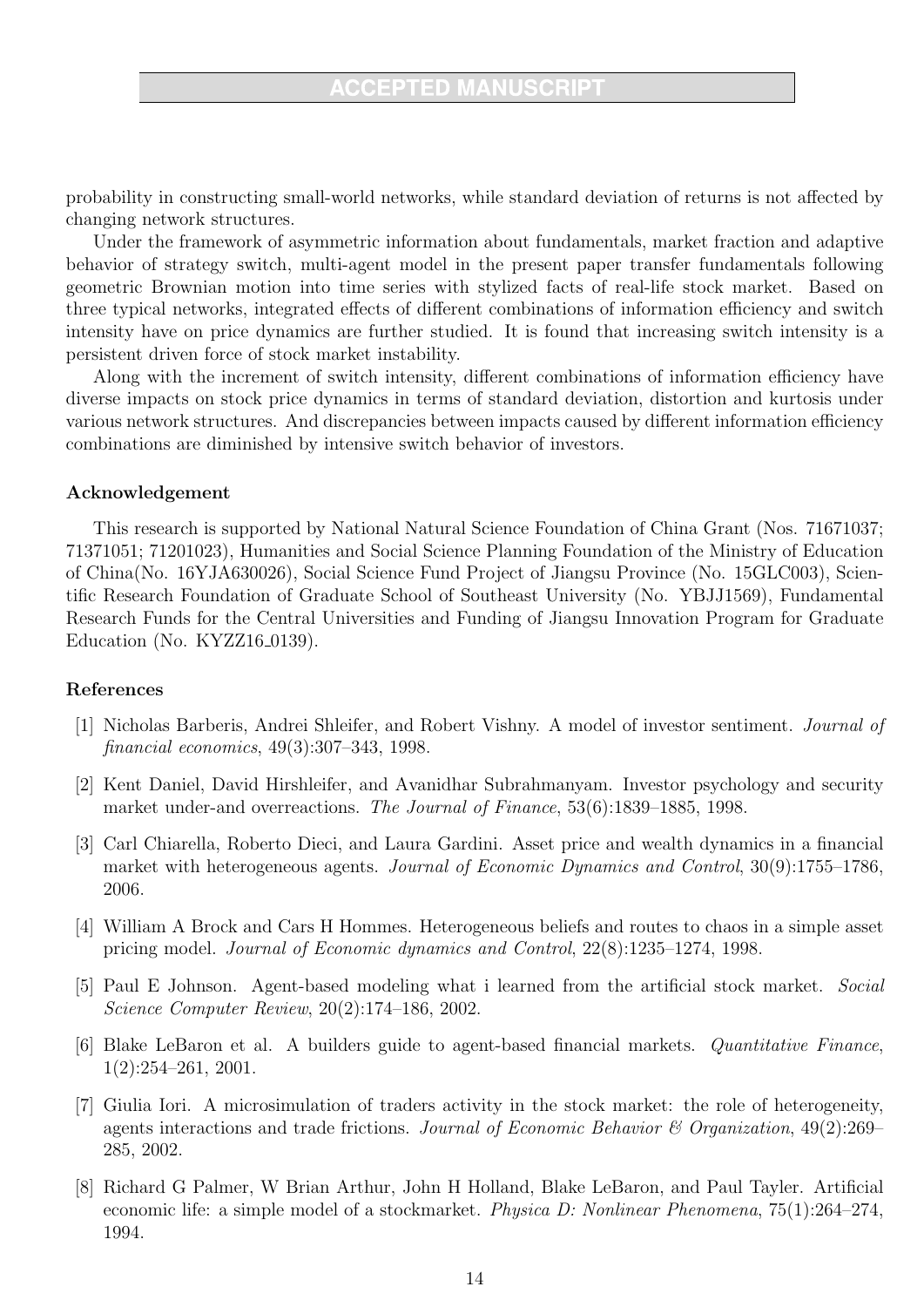- [9] Blake LeBaron, W Brian Arthur, and Richard Palmer. Time series properties of an artificial stock market. Journal of Economic Dynamics and control, 23(9):1487–1516, 1999.
- [10] Chia-Hsuan Yeh and Chun-Yi Yang. Social networks and asset price dynamics. IEEE Transactions on Evolutionary Computation, 19(3):387–399, 2015.
- [11] Georges Harras and Didier Sornette. How to grow a bubble: A model of myopic adapting agents. Journal of Economic Behavior & Organization, 80(1):137–152, 2011.
- [12] Gabriele Tedeschi, Giulia Iori, and Mauro Gallegati. Herding effects in order driven markets: The rise and fall of gurus. Journal of Economic Behavior & Organization, 81(1):82–96, 2012.
- [13] Thomas Lux. The socio-economic dynamics of speculative markets: interacting agents, chaos, and the fat tails of return distributions. Journal of Economic Behavior & Organization,  $33(2)$ :143–165, 1998.
- [14] Souhir Masmoudi. Chartists and fundamentalists in an agent based herding model. In Computer Software and Applications Conference Workshops (COMPSACW), 2014 IEEE 38th International, pages 456–461. IEEE, 2014.
- [15] Wei Zhang, Xu Feng, Yongjie Zhang, and Xiong Xiong. Information diffusion and its impacts on artificial stock markets in different learning process. In 2012 IEEE Congress on Evolutionary Computation, pages 1–6. IEEE, 2012.
- [16] Thomas Lux and Michele Marchesi. Scaling and criticality in a stochastic multi-agent model of a financial market. Nature, 397(6719):498–500, 1999.
- [17] Oliver Hein, Michael Schwind, and Markus Spiwoks. Frankfurt artificial stock market: a microscopic stock market model with heterogeneous interacting agents in small-world communication networks. Journal of Economic Interaction and Coordination, 3(1):59–71, 2008.
- [18] Cars Hommes, Tatiana Kiseleva, Yuri Kuznetsov, and Miroslav Verbic. Is more memory in evolutionary selection (de) stabilizing? Macroeconomic Dynamics, 16(3):335–357, 2012.
- [19] Alan Kirman. Ants, rationality, and recruitment. The Quarterly Journal of Economics, 108(1):137– 156, 1993.
- [20] Marco Bartolozzi, Derek Bruce Leinweber, and Anthony William Thomas. Stochastic opinion formation in scale-free networks. Physical Review E, 72(4):046113, 2005.
- [21] Simone Alfarano and Mishael Milaković. Network structure and n-dependence in agent-based herding models. Journal of Economic Dynamics and Control, 33(1):78–92, 2009.
- [22] Rama Cont and Jean-Philipe Bouchaud. Herd behavior and aggregate fluctuations in financial markets. Macroeconomic Dynamics, 4(02):170–196, 2000.
- [23] Yue-tang Bian, Lu Xu, and Jin-sheng Li. Evolving dynamics of trading behavior based on coordination game in complex networks. Physica A: Statistical Mechanics and its Applications, 449:281–290, 2016.
- [24] H Peter Boswijk, Cars H Hommes, and Sebastiano Manzan. Behavioral heterogeneity in stock prices. Journal of Economic Dynamics and Control, 31(6):1938–1970, 2007.